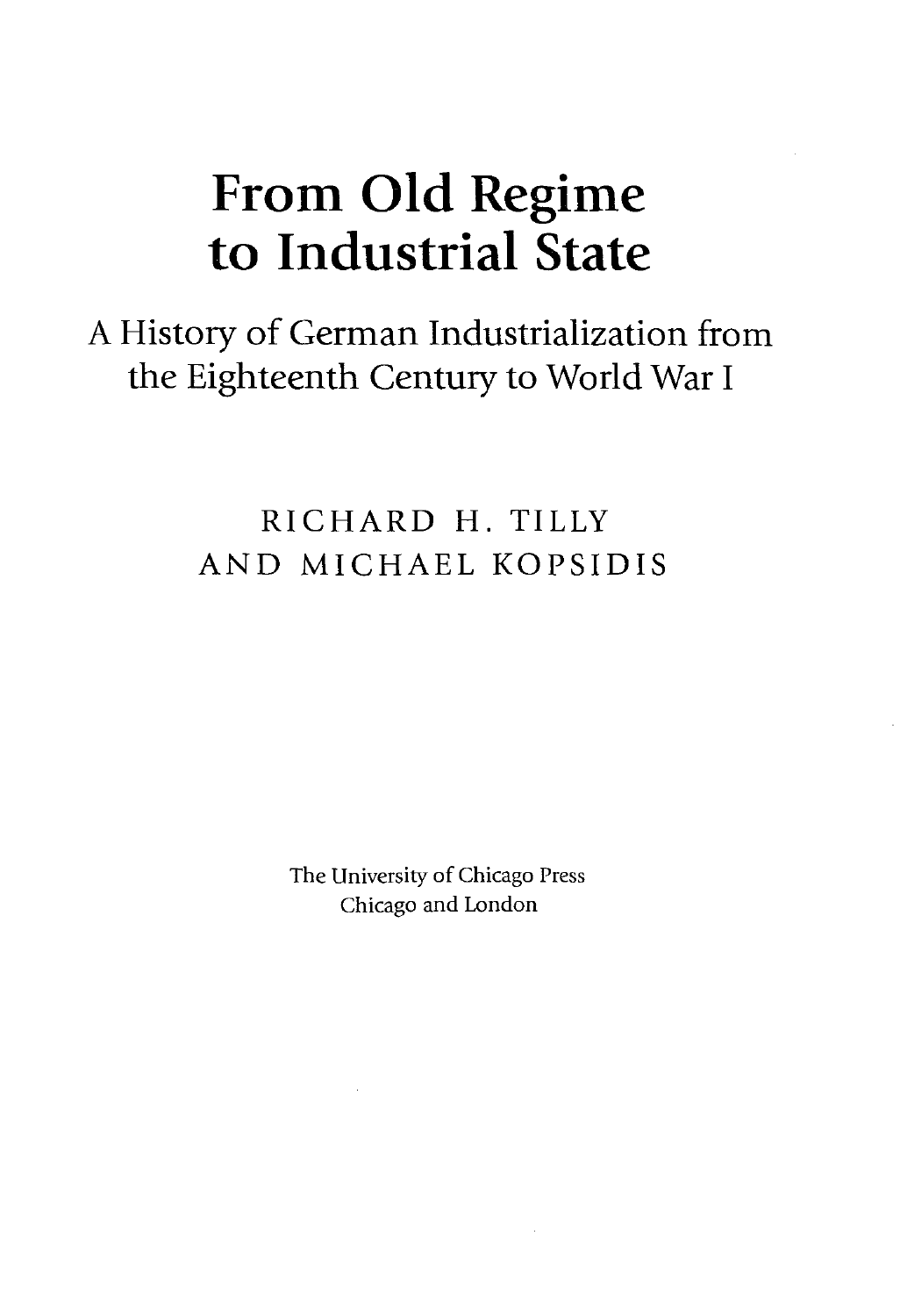### **CONTENTS**

*Preface I vii*

Introduction, with Reflections on the Role of Institutional Change / 1

## **PART I: OLD REGIME AND EIGHTEENTH-CENTURY ORIGINS OF GERMAN INDUSTRIALIZATION**

one / Population and the Economy / <sup>13</sup>

two *I* German Regions and the Beginnings of Early Industrialization / 20

three *I* Agricultural Change from the 1760s to the Early Nineteenth Century / 59

four / Institutional Change and the Role of Early Nineteenth-Century Prussian-German Reforms / 68

#### **PART II: EARLY INDUSTRIALIZATION, 1815-1848/49**

five / Early Industrialization, Government Policies, and the German Zollverein / 87

six / The Crises of the 1840s / 104